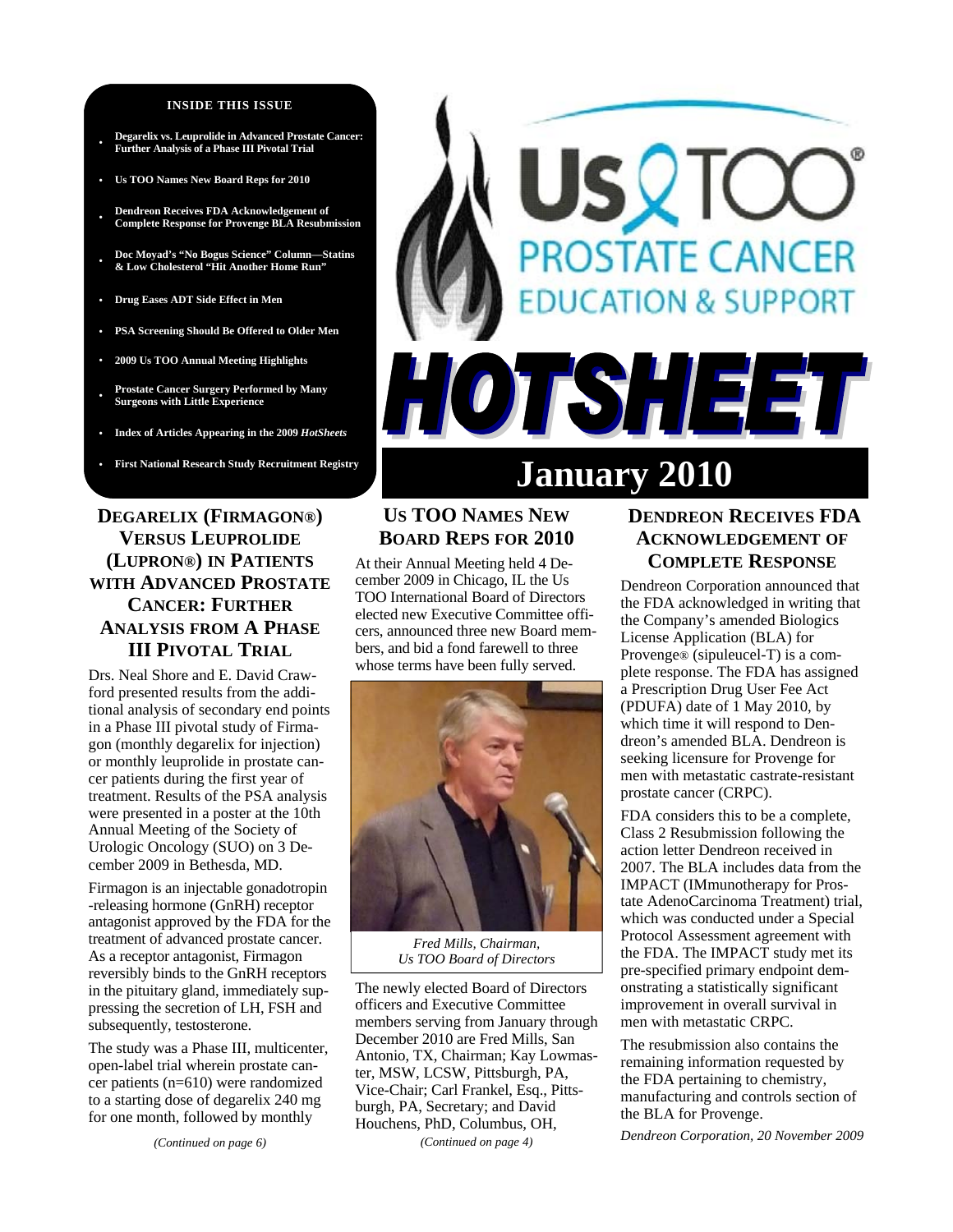## **PROSTATE CANCER PATIENT SUPPORT - CALL 1-800-80-US TOO, OR GO TO <WWW.USTOO.ORG>**



## **DOC MOYAD'S WHAT WORKS & WHAT IS WORTHLESS COLUMN, ALSO KNOWN AS "NO BOGUS SCIENCE" COLUMN**

**"Going, going, going, and now it is long gone! Statins (cholesterol-lowering drugs) and low cholesterol hit another home run in the bottom of the ninth inning to take a 6 to 0 lead! (remember the number "6" for this column!)"** 

Mark A. Moyad, MD, MPH,

University of Michigan Medical Center, Department of Urology

**Bottom Line:** How many more studies are needed before everyone begins to take statins or low cholesterol seriously for not only prostate cancer prevention, but also perhaps to improve conventional treatment outcomes for patients with prostate cancer??!!!

Ohio State beat Michigan again this year and as I sat in the Michigan Football Stadium and watched the clock tick to zero on our 6th loss in a row to those goofballs (I meant to say "well educated outstanding athletes") I could only keep my mind occupied on 1 critical and important thing! Was it the highly expensive, burned, and carcinogen-filled hotdog I was eating that only really tastes good with a gallon of spicy mustard on top of it? No! Was it the large diet Coke®, the so-called souvenir plastic cup (since when does the word "souvenir" and "plastic" belong together), that cost as much as an expensive bottle of Pinot Noir from Italy? No! Was it the Ohio State fan in front of us that kept calling the Michigan fans "losers," despite the fact that I know our hospital has always had a better ranking in US News and World report compared to Ohio State Hospital? No! Was it the Michigan fan that yelled to the Ohio State fan that they were the "losers" despite Michigan getting their Gluteus Maximi (aka "buttocks") handed to them for 6 years in a row? No! So, what kept me so pensive during this silly game? I am glad you did not ask, but I am still going to tell you! It was the latest study on statins or cholesterol-lowering drugs!<sup>1</sup>

Incredible research, just released from some amazing researchers, from the most famous Prevention Trial in the history of prostate cancer (PCPT using finasteride versus placebo) just found a 59% reduction in the risk of men being diagnosed with a Gleason Score of 8-10 if they had low cholesterol and/or were potentially on statins (note: this specific benefit was not found in the finasteride group)!! This

is now the 6th major study to demonstrate this finding! The sixth (just like the number of times we have lost to Ohio State)!!! Now, this does not prove 100% that statins or low cholesterol reduce the risk of dying from prostate cancer, but someone please find me another method that reduces the risk of the number 1 cause of death in men in America (aka "heart disease"), and may also reduce the risk of dying from prostate cancer?! Selenium? No! Multivitamins? No! This is getting silly! It is time for men with and without prostate cancer to become somewhat more obsessed with lowering their cholesterol by diet, exercise and even statins if needed NOW!!!

So, remember my friends what I have been saying for the last 15 years in a row at this time of year…"HAPPY HOLIDAYS AND REMEMBER IF YOU ARE NOT TRYING TO LOWER YOUR CHOLESTEROL AND OTHER CARDIOVASCULAR RISK FACTORS BEFORE OR AF-TER CANCER TREATMENT, WELL WHAT WAS THE POINT IN BEING TREATED FOR PROSTATE CANCER?!" And, if you do not finally stop (insert your favorite infamous family member name here) from drinking his/her 6th alcohol-filled eggnog beverage, well just get ready for a verbal fight to break out again at the annual family holiday get together!

*1. Platz EA, Till C, Goodman PJ, et al. Cancer Epidemiol Biomarkers Prev 18: 2807-13, 2009* 

**Want to learn more about local prostate cancer support group activities? Read the**

# CHAPTER NEWS!

**at www.ustoo.org!**

## **US TOO PROSTATE CANCER EDUCATION & SUPPORT HOT SHEET - JANUARY 2010 P. 2**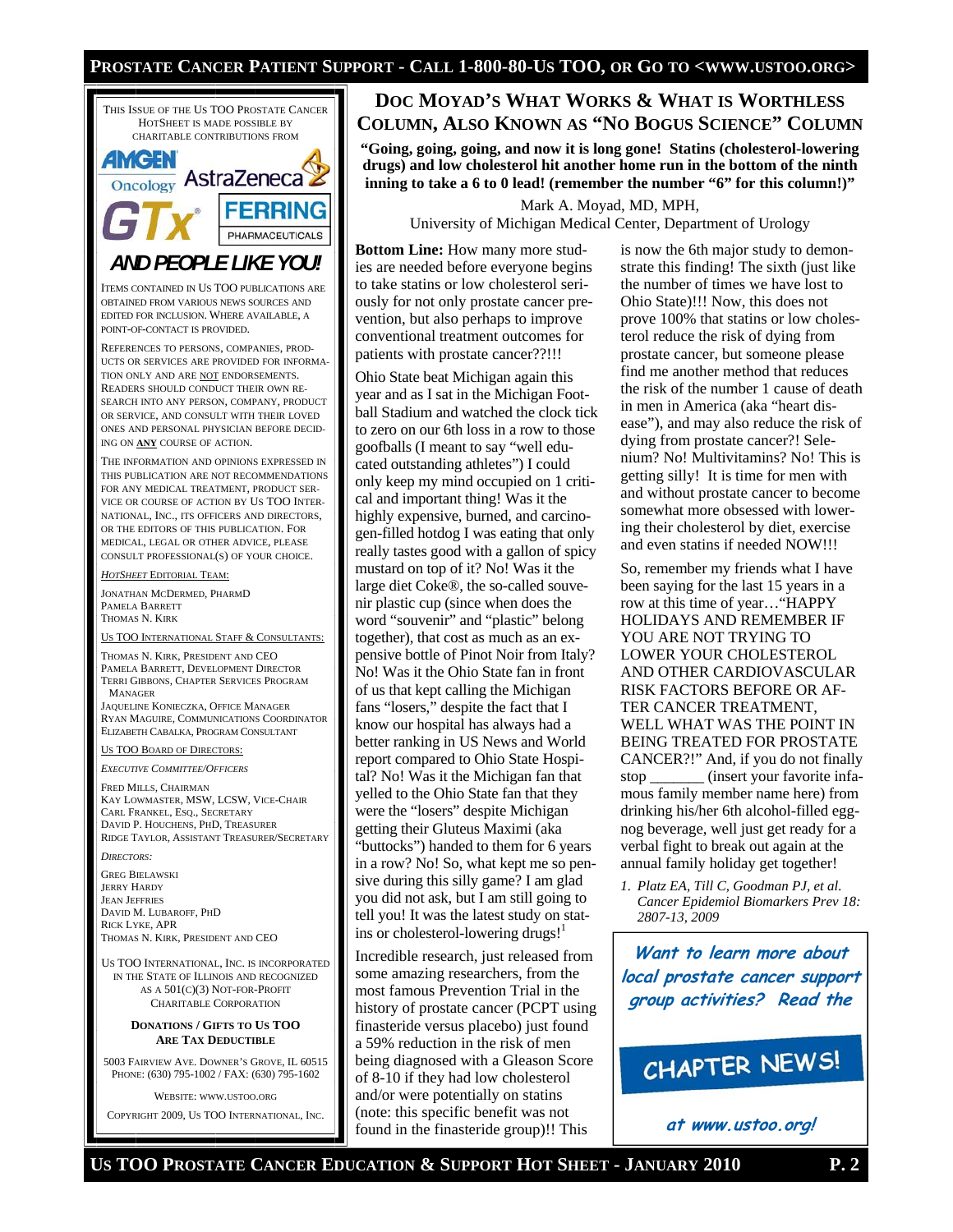## **DRUG EASES ADT SIDE EFFECT IN MEN**

Hot flashes in men undergoing prostate cancer treatment is uncomfortable, but a new study suggests medroxyprogesterone could be the new gold standard in treating hot flashes in men.

ADT, which lowers the level of the male sex hormone testosterone to prevent the growth of prostate cancer, is the most common treatment for advanced prostate cancer. Hot flashes are a common side effect of this therapy, experienced by up to 80% of men undergoing prostate cancer treatment.

Although there are several hormonal and non-hormonal treatments to combat hot flashes, researchers say that until now they have not been compared in men undergoing ADT.

In a study published online in *The Lancet Oncology*, researchers in France evaluated the effectiveness of 3 hot flash medications, cyproterone, medroxyprogesterone and the antidepressant venlafaxine, in men who had 14 or more hot flashes per week after receiving 6 months of ADT.

The 311 men were randomly divided into 3 groups and treated with one of the three hot-flash treatments for 12 weeks. Participants were asked to report hot flash frequency and severity at weeks 4, 8 and 12 during the study.

Results showed all three drugs reduced the frequency of hot flashes, but the hormonal treatments, cyproterone and medroxyprogesterone, were more effective than venlafaxine at combating hot flashes throughout the study.

The median reduction in number of daily hot flashes after four weeks of treatment was 47% for venlafaxine, 95% for cyproterone, and 88% for medroxyprogesterone.

However, researcher Jacques Irani of University Hospital in Poitiers, France and colleagues say cyproterone is a recognized treatment for prostate cancer and could interfere with other hormone-based treatments. Therefore, medroxyprogesterone could be considered the new standard in treating hot flashes in men undergoing ADT for prostate cancer.

*WebMD Health News, 7 December 2009* 

## **PSA SCREENING SHOULD BE OFFERED TO OLDER MEN**

Men older than 70 are more likely to have advanced prostate cancer by the time of surgery and experience worse survival rates, according to research published in the November *Journal of Urology* (Vol. 182, pp. 2242-9, 2009).

Since 2008, the US Preventive Services Task Force has encouraged clinicians to forgo PSA screening in men over age 75, the study reports. Senior author, Dr. Judd Moul of Duke University, expressed concern that under these current guidelines many treatable prostate cancers are being missed.

Hypothesizing that prostate cancer becomes more aggressive and deadly with age, a finding that might support heightened surveillance and treatment, Dr. Moul and colleagues analyzed data on radical prostatectomy (RP) patients treated at the Duke Prostate Center from 1988 to 2008. They split the 4,561 patients into three age groups:  $<$  60, 60 to 70, and  $>$  70. PSA recurrence, distant metastasis, and diseasespecific death were the primary outcome measures. All patients underwent RP and had different patterns of follow-up care, so the analysis did not control for treatment effects.

PSA recurrence following RP was significantly more common in men  $>70$  (p<0.001), as was tumor recurrence (p=0.004), and death due to prostate cancer (p=0.007). Analysis also distinguished between early and late PSA eras (before and after 2000), when testing was less and more prevalent, respectively. Men >70 had higher grade tumors in both periods  $(p<0.001)$ .

The researchers judged age against

other factors with known clinical and pathological significance, including race, BMI, PSA at diagnosis, tumor stage, extracapsular extension, seminal vesicle invasion, presence of surgical margins, prostate weight, tumor volume and Gleason sum. In this multivariable analysis, men over 70 had higher pathological Gleason sums (p=0.034), larger tumor volumes (p<0.05) and more advanced tumor stages ( $p<0.05$ ).

Older age, however, did not change PSA recurrence, tumor recurrence or cancer-specific death when compared against all other variables.

"With age and time, the cancers in general are getting larger and potentially more lethal," Dr. Moul said. "If you literally don't offer any testing to men over age 75, there are quite a few who are going to be harmed, because they may have a potentially serious prostate cancer at 75, not get screened, and then they may die of the disease because they have a long life expectancy."

Editorialists Dr. Ahmed Magheli of Charité University in Berlin, Germany, and Dr. Mark Gonzalgo of Stanford University highlight the study's failure to establish the clinical significance of age with multivariable analysis. They caution that age "should not be used alone to identify men at higher risk for biochemical recurrence after RP."

"There are a lot of men at age 75 who have a greater than 10 year life expectancy," Dr. Moul said. "How do you tell a healthy 75-year-old man that we're just going to cut you off from doing more testing?"

*Reuters Health, 3 November 2009* 

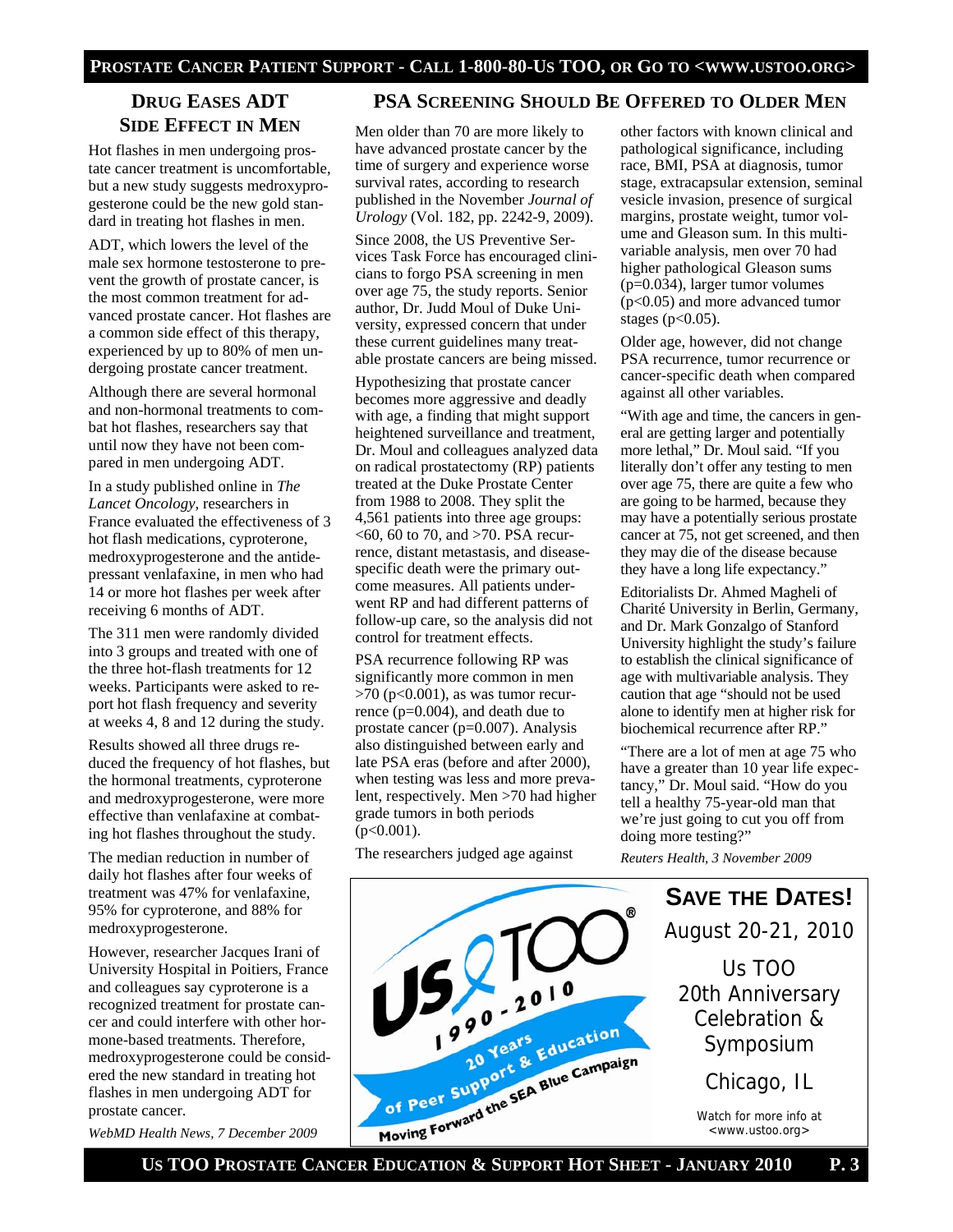## **US TOO NAMES NEW BOARD REPS FOR 2010** *(Continued from page 1)*

Treasurer. Ridge Taylor, Lake Oswego, OR, was named Assistant Treasurer/Secretary. The newly elected Board members are Jerry Hardy of Detroit, MI, Jean Jeffries of Meridian, ID and David M. Lubaroff, PhD, of Iowa City, IA, whose 3-year terms all begin 1 January 2010.

Jerry Hardy is a prostate cancer survivor, counselor, speaker, and advocate. He is a member of the Us TOO Livonia, MI Chapter, a peer reviewer for National Cancer Institute, and with wife (and retiring Board member) Jo Ann Hardy, shared their personal prostate cancer story in *The Circles of Love Collection*, published by Us TOO International.

![](_page_3_Picture_4.jpeg)

*Jerry Hardy, New Director* 

He has recently retired from 35 years with the US Postal Service, serving as a National Association of Letter Carriers union steward and USPS supervisor. Jerry is a pianist and choir director, and is on the Board of Deacons at Trinity Baptist Church in Detroit, MI.

Jean Jeffries is an active member of the Treasure Valley Us TOO chapter in Idaho. Jean's husband was diagnosed with prostate cancer in 2009 and is currently undergoing treatment. Her service work includes being a Board Member of the Ada County Community Guardians, the Vancouver Women's Resources Centre Society of the University of British Columbia,

and the Lower Mainland Grief Recovery Society. Jean is a founding member of the Widowed Journey which is an outreach program by the University of British Columbia for widows, widowers and their families.

![](_page_3_Picture_9.jpeg)

*Jean Jeffries, New Director* 

David M. Lubaroff, PhD, is a Professor in the Departments of Urology and Microbiology and in the Interdisciplinary Graduate Program in Immunology as well as Associate Director in the Holden Comprehensive Cancer Center, all at the University of Iowa. His research is centered on immunotherapy for prostate cancer. Currently, he is Principal Investigator in a Phase II clinical trial of a vaccine for the treatment of recurrent prostate cancer.

![](_page_3_Picture_12.jpeg)

*Dr. David M. Lubaroff, New Director* 

Continuing service on the Us TOO International Board of Directors is Rick Lyke, Charlotte, NC, Founder of the very active Pints for Prostates national awareness campaign, Greg Bielawski, Wheaton, IL, Steering Committee Co-Chair for the 2009 Chicago SEA Blue Prostate Cancer Walk, and Tom Kirk, President & CEO, Us TOO International, Downers Grove, IL.

The 2010 Board committees will be named in January, and with open positions yet on the Board, an active top priority is for the Membership Committee to continue identifying candidates for Board service.

After the dinner portion of the event, Chairman Fred Mills and Director Emeritus and Immediate Past-Chair Jim Kiefert recognized 3 Board members, whose terms of service were completed, with warm thanks and appreciation to Jo Ann Hardy, Detroit, MI, Bob Fidotin, PhD, Pittsburgh, PA and Tom Hiatt, Esq., Hilton, NY.

"Us TOO has had the advantage of having Bob, Jo Ann and Tom serve on the board for the past several years," said Mills. "They each have brought specific talents and experience that has benefited the Board in so many ways. They had a large part in helping guide the organization to grow and expand *(Continued on page 6)* 

*Outgoing Us TOO Board member Jo Ann Hardy receives a gift of appreciation*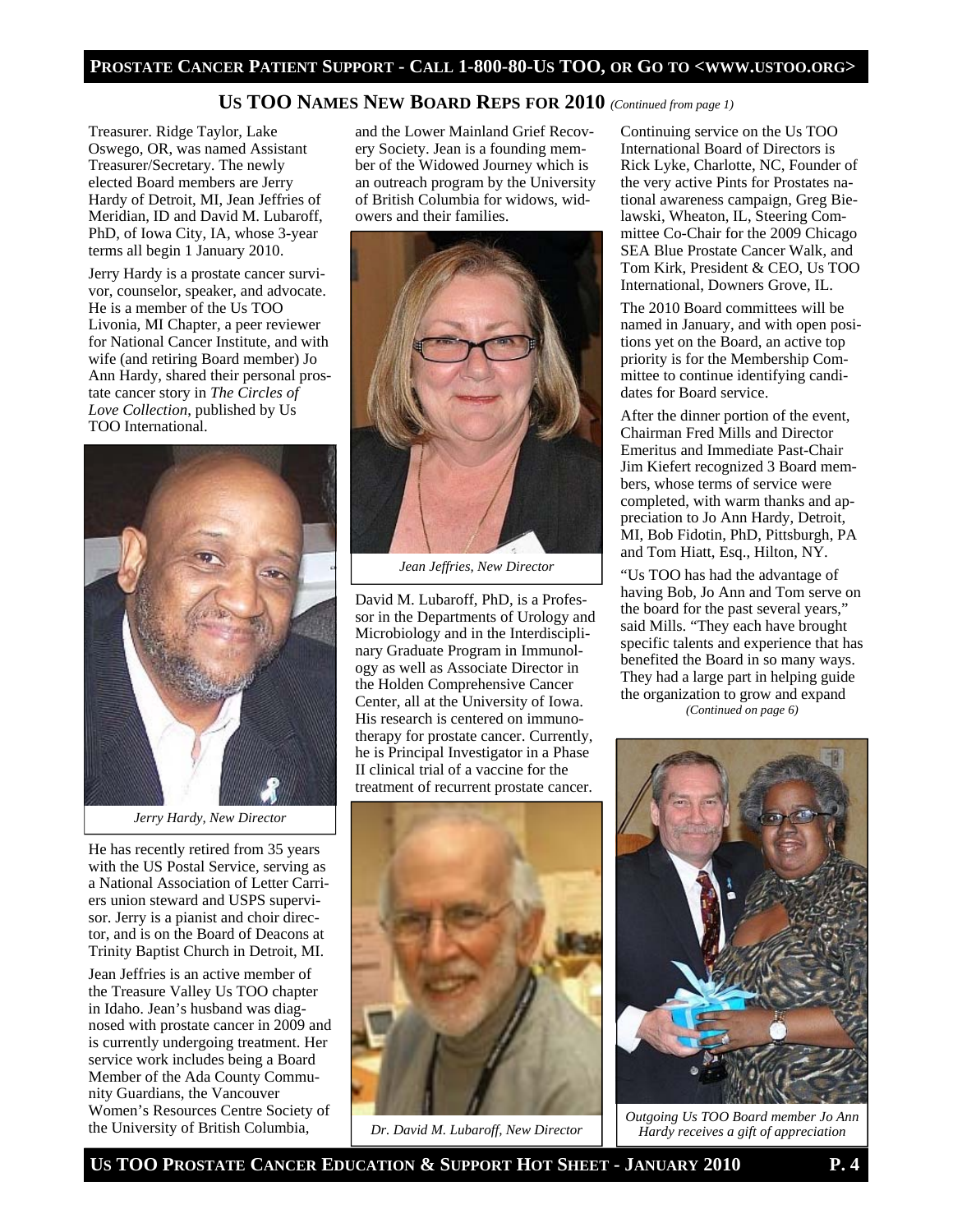## **2009 US TOO ANNUAL MEETING HIGHLIGHTS**

The Us TOO International Board of Directors held its Annual Meeting this December in Chicago, with the overall theme of the evening recognizing 20 years of progress in the treatment of prostate cancer and the daily contributions of volunteers providing peer-topeer support and information-sharing in local Us TOO support group chapters across the country.

After a welcome by Chairman of the Board Fred Mills and President & CEO Tom Kirk, 50 attendees enjoyed a presentation by Dr. Daniel Shevrin, senior attending medical oncologist and clinical associate professor at NorthShore University Health System, Kellogg Cancer Care Center in Evanston and Glenview, IL. Dr. Shevrin gave the Bill Blair Memorial Lecture on "Where do we stand with prostate cancer today," reviewing the evolution of treatments for prostate cancer and describing new drugs and analysis tools currently in clinical trials or in the assessment pipeline.

![](_page_4_Picture_4.jpeg)

After a dinner of delicious prostatehealthy entrees, vegetables, salads and sides, it was time to recognize the Annual Edward C. Kaps Hope Awardees for 2009. Named after Ed Kaps, one of the organizing and founding Board Members in 1990 and who remains a Director Emeritus of Us TOO International today, this is only the second year the award has been given. Nominations are collected from the Us TOO chapter support group network worldwide, with final candidates selected by the Us TOO Program Committee. The awards are given to volunteers viewed as "An outstanding Leader in an Us TOO Support Group who has shown unselfish, dedicated service to prostate cancer survivors and their families."

Kaps Hope Award winners for 2009 are: Bob Boyd, former Chapter Leader, Us TOO Flint MI (in memoriam); Johnny Payne, Chapter Leader, Us TOO Greenville SC; Dr. Bill Stevens, Chapter Leader, Us TOO Lancaster OH; Russ Gould, former Vice-Chair Us TOO International Board of Directors, Chapter Leader Us TOO; Bill Blair Palatine IL; and Rex Zeiger retired Regional Director AZ, Board Member & Chapter Leader, Us TOO Sun City AZ. In addition to award winners' family and friends, we were especially happy that Ed Kaps' son, Jack Kaps and daughter, Patti Bahnick and their spouses were able to attend this special ceremony. More information about this year's award winners can be found in the Dec/Jan issue of *Chapter NEWS* and on the Us TOO website at <www.ustoo.org>.

A surprise award was given to Us TOO Office Manager Jackie Konieczka, for her 17 years of service on the Us TOO staff (see picture on page 6)!

Representatives from Us TOO's corporate supporters were also in attendance, and were presented certificates of appreciation for their support of Us TOO International programs and services, including Abbott, American Medical Systems, Aureon Laboratories, Dendreon Corporation, Ferring Pharmaceuticals, GTx, IRIS International and Medivation.

The evening closed with a splash of confetti, sparklers and sparkling nonalcoholic champagne, kicking off the celebration of Us TOO International's 20th Anniversary of peer support and educational services. All attendees received a commemorative lapel pin featuring the special anniversary logo.

Special warm and appreciative thanks go to event sponsors Genentech, Medivation, IRIS International and Ferring Pharmaceuticals for making this evening of camaraderie and celebration possible.

![](_page_4_Picture_12.jpeg)

*L to R: 2009 Edward C. Kaps Hope Award winners, Reg Tidball, accepting for Bob Boyd, Dr. Bill Stevens, Johnny Payne and Russ Gould, who also accepted for Rex Zeiger* 

![](_page_4_Picture_14.jpeg)

*The family of Edward C. Kaps, L to R: Carlene Kaps, daughter Patti Bahnick, son Jack Kaps, Kerry Bahnick*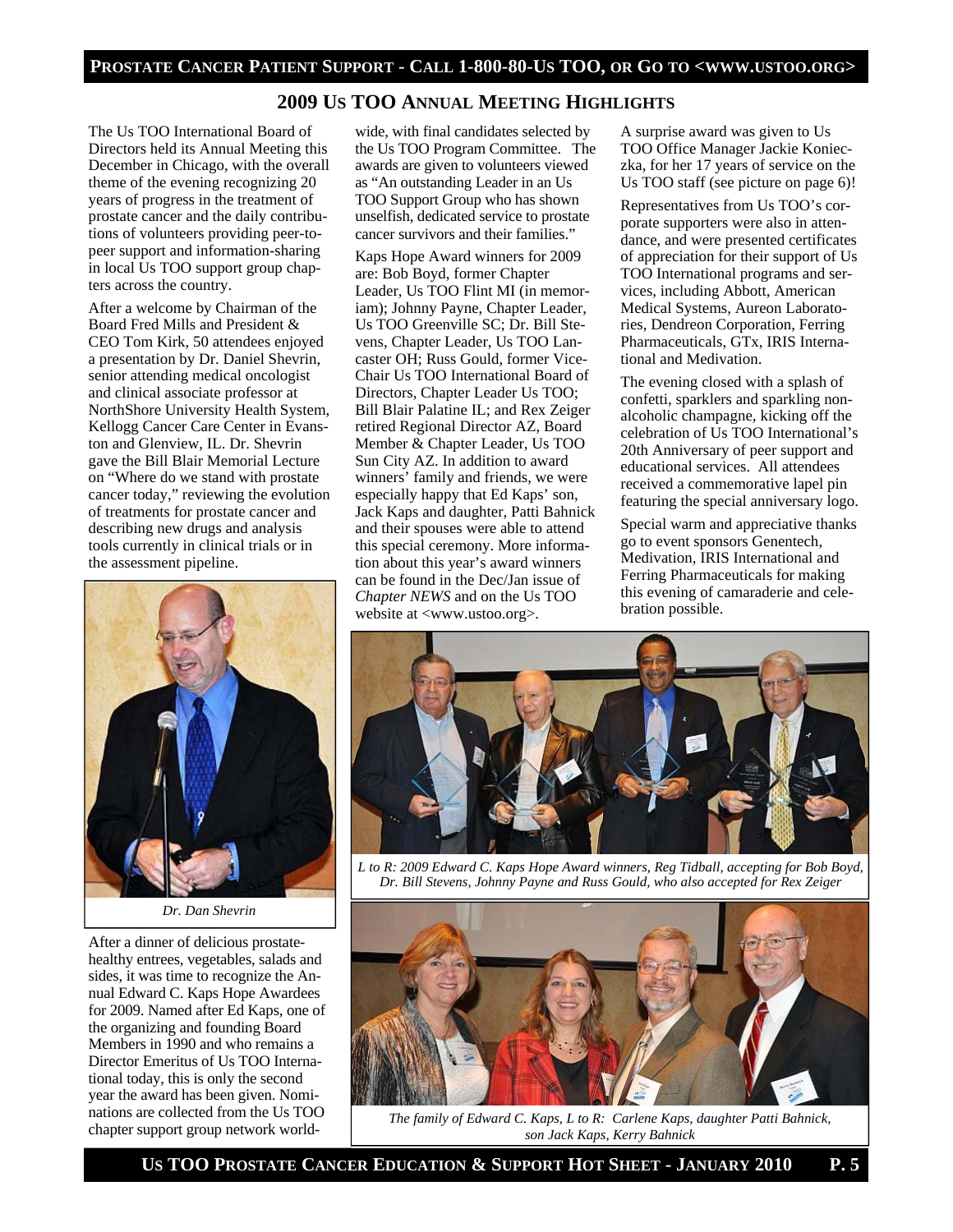#### **NEW BOARD REPS 2010**

*(Continued from page 4)* 

during their terms on the Board. Thank you Bob, Jo Ann and Tom for your contribution to our success and we wish you the very best as you continue to support Prostate Cancer education and awareness."

Jo Ann and Tom were each presented a silver Us TOO watch in appreciation of his/her years of service and commitment to the organization. Bob, who was not able to attend the event, will receive his in a special delivery.

![](_page_5_Picture_5.jpeg)

*Outgoing Us TOO Board member Tom Hiatt, Esq. receives a gift of appreciation* 

#### **FIRMAGON**

*(Continued from page 1)* 

maintenance doses of 80 mg (n=207) or 160 mg (n=202), or leuprolide  $7.5$  $mg/month (n=201)$ .

At Day 3 of treatment, the degarelix group achieved a 90 percent decrease in median testosterone levels compared with the leuprolide group, which experienced a 65 percent increase in median testosterone levels. Degarelix was as effective as leuprolide in suppressing testosterone levels from Day 28 to the end of the study (Day 364), with 97.2% of the degarelix patients maintaining medical castrate levels compared with 96.4% for leuprolide.

PSA recurrence was 12.9% for leuprolide 7.5 mg/month patients com levelspared to 7.7% with the approved degarelix 240/80 regimen. The probability of completing the study without dying by day 364 was 97.4% for degarelix versus 95.1% for leuprolide. In patients with baseline PSA >20 ng/ mL, risk of PSA recurrence was lower for patients receiving degarelix compared with leuprolide  $(p=0.04)$ . The risk of PSA recurrence was comparable in patients with baseline PSA >50  $ng/mL (p=0.10).$ 

The most commonly observed adverse reactions during Firmagon therapy include injection site reactions and other androgen deprivation therapy (ADT) associated side effects.

*Ferring Pharmaceuticals, 4 December 2009* 

![](_page_5_Picture_14.jpeg)

**ANNUAL MEETING HIGHLIGHTS** *(Continued from page 5)* 

![](_page_5_Picture_15.jpeg)

*(Continued on page 8) Terri Gibbons (L) and Tom Kirk (R) present Us TOO staffer Jackie Konieczka with the President's Award for Outstanding Service* 

# **PROSTATE CANCER SURGERY PERFORMED BY MANY SURGEONS WITH LITTLE EXPERIENCE**

A new study from researchers at Memorial Sloan-Kettering Cancer Center found that the majority of surgeons treating prostate cancer in the US have extremely low annual caseloads, potentially leading to increased rates of both surgical complications and cancer recurrence. The research was published in the December 2009 issue of the *Journal of Urology*.

It is known that surgical volume is associated with improved patient outcomes, and fewer complications. Previous work from this team has indicated that a surgeon's lifetime experience with radical prostatectomy (RP) is strongly associated with cancer control; patients treated by experienced surgeons had a 40 percent lower risk of a cancer recurrence than patients treated by inexperienced surgeons. The importance of experience in cancer outcomes has been termed the "learning curve."

"We have previously shown that a surgeon needs to conduct an average of 250 RPs to give patients the best chance of cure," said Dr. Vickers, Associate Attending Research Methodologist in the Department of Epidemiology and Biostatistics at Memorial Sloan-Kettering Cancer Center. "So we decided to look at how long it would take a typical surgeon to reach that number of procedures. While the learning curve is not the only factor in determining surgical skill, we found that the majority of surgeons who treat prostate cancer patients will not achieve that number of procedures in their entire career."

A high-volume surgeon is defined as one who performs 50 cases a year or more. According to Dr. Vickers and colleagues, only 2 percent of surgeons nationally and 4 percent of New York State surgeons fall into this category. Nationally, only about 1 in 5 prostate cancer patients are treated by highvolume surgeons; this rises to 40 percent in New York State, likely because of the large, specialized centers in New

**US TOO PROSTATE CANCER EDUCATION & SUPPORT HOT SHEET - JANUARY 2010 P. 6**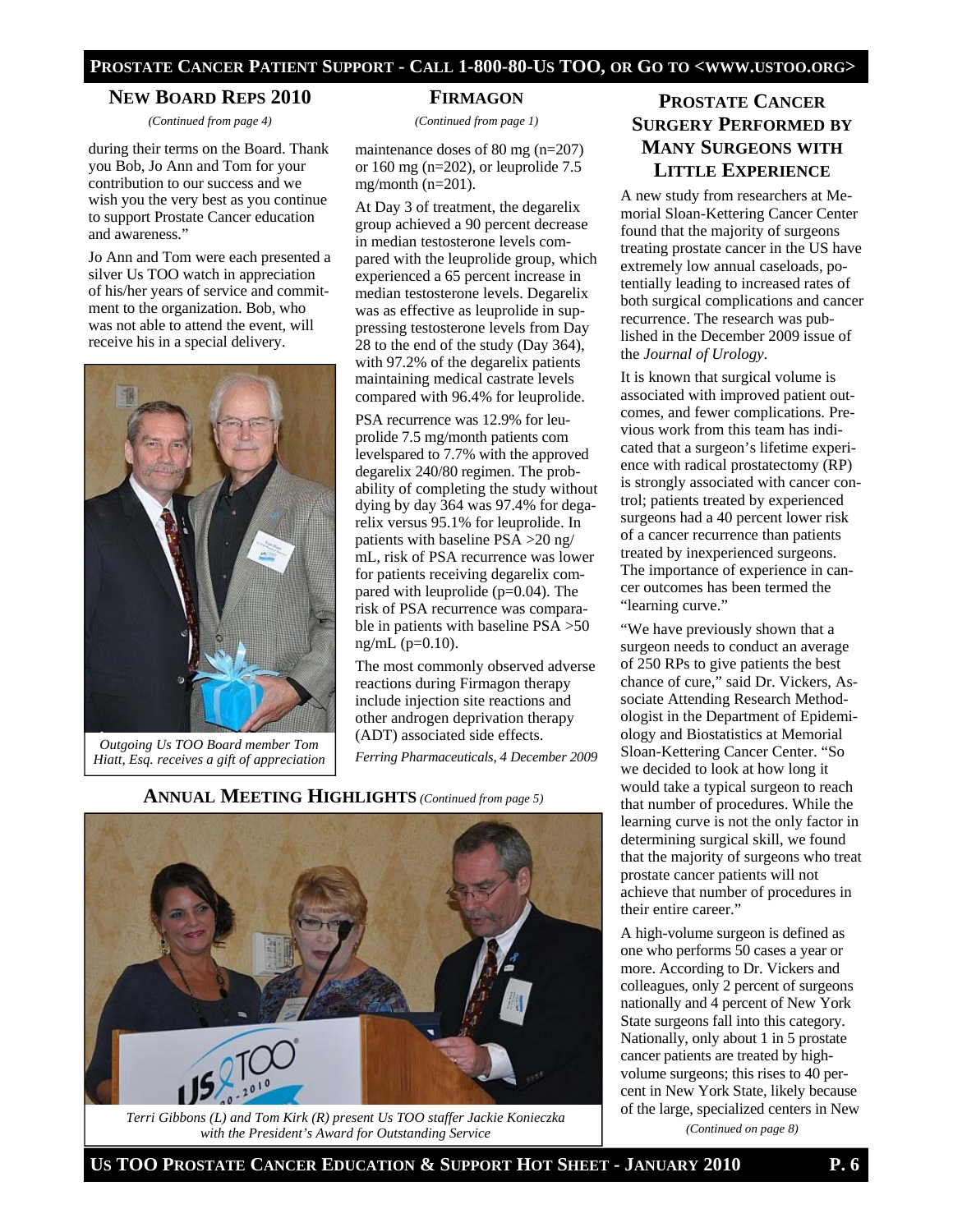# **PROSTATE CANCER PATIENT SUPPORT - CALL 1-800-80-US TOO, OR GO TO <WWW.USTOO.ORG>**

#### **INDEX OF ARTICLES APPEARING IN THE 2009 HOTSHEETS**

| <b>Name of Article</b>                                                    | Month                 | <b>Name of Article</b>                                                                    | Month             | <b>Name of Article</b>                                                          | Month             |
|---------------------------------------------------------------------------|-----------------------|-------------------------------------------------------------------------------------------|-------------------|---------------------------------------------------------------------------------|-------------------|
| % Free PSA when Total PSA Is <2.5 ng/mL                                   | February              | Doc Moyad-The JUPITER trial                                                               | January           | Prostate Cancer Walk-13 September 2009                                          | August            |
| 2008 Us TOO HotSheets Article Index                                       | January               | Doctor Donald Gleason Passes Away at 88                                                   | February          | Prostate Cancer Another Worry for Women                                         | July              |
| 2009 ASCO GU: 5-ARI Reveals Cancer                                        | May                   | Donate Items for June Online Auction                                                      | March             | Prostate Drug Appears Safer Than Thought                                        | September         |
| 2009 ASCO GU: Abiraterone in HRPC                                         | May                   | Don't Forget Us TOO's Online Auction                                                      | June              | Prostate Shrinkage Reveals High-Grade Cancer                                    | August            |
| 2009 ASCO GU: Estrogen Patch                                              | May                   | Dutasteride Lowers Risk for Prostate Cancer                                               | June              | Protein Tied to Aggressive Prostate Cancer                                      | November          |
| 2009 ASCO GU: New Cancer Test                                             | May                   | Erectile Aid in Men Treated for Early Cancer                                              | October           | Provenge® License Application Submitted                                         | December          |
| 2009 ASCO GU: Statins & Mortality                                         | May                   | Estrogen Deficiency Transcript Available                                                  | November          | Provenge <sup>®</sup> Significantly Improves Survival                           | June              |
| 2009 ASCO GU: Short RT Course Effective                                   | May                   | Every Mustache Makes a Difference                                                         | November          | PSADT, PSA Failure & Cancer Survival                                            | January           |
| 2009 PCRI Prostate Cancer Conference                                      | September             | FDA Commissioner to Step Down                                                             | February          | PSA Predicts Prostate Cancer Better in Blacks                                   | May               |
| 2009 Us TOO Board Officers & Members                                      | February              | FDA Says No to Amgen Bone Drug                                                            | December          | pT3 Disease, Undetectable PSA & RT                                              | August            |
| 5th Annual Chicago SEA Blue Cancer Walk                                   | November              | Finding Clinically Significant Prostate Cancer                                            | Sept. BIS         | Race May Not Be Key in Cancer Disparities                                       | June              |
| 5th Annual SEA Blue Prostate Cancer Walk                                  | July                  | Future Cancer Incidence in the United States                                              | July              | Randomized Trial: RT vs. Cryoablation                                           | December          |
| Abiraterone Shows Impressive New Results                                  | July                  | General Public's Awareness of Prostate Cancer                                             | September         | Reduced False Screens by New Test                                               | July              |
| ACS Stands by Mammogram Guidelines                                        | December              | Gene Variant Linked to Aggressive Cancers                                                 | June              | Report on Us TOO University—Tempe, AZ                                           | January           |
| Adjuvant RT Improves Survival after RP                                    | March                 | Geography & Medicare Cancer Coverage                                                      | February          | Risk Assessment Needed in Newly Diagnosed                                       | Sept. BIS         |
| ADT & Cardiovascular Disease and Diabetes                                 | July                  | Getting Closer to Prostate Cancer Origin                                                  | November          | Robotic Surgery Improves Functional Outcome                                     | October           |
| ADT & Risk of Bone, Heart Morbidity                                       | June                  | Good Nutrition & Cancer Prevention                                                        | April             | RP May Not Always Be Necessary                                                  | September         |
| ADT in Node-Positive Prostate Cancer                                      | March                 | High Risks for Aggressive Prostate Cancer                                                 | December          | Salvage RP or Cryotherapy after RT Failure                                      | October           |
| Agent Orange & Rapidly Recurrent Cancer                                   | June                  | Health Care Focus: Studies Need Funding                                                   | April             | Save the Date: 5th Annual Chicago SEA Blue                                      | August            |
| Androgen Receptor Antagonist & Cancer                                     | April                 | Health Care Is Squeezing Cancer Survivors                                                 | July              | Selenium Bad for Prostate Cancer Patients?                                      | August            |
| Antidiabetic Drugs & Prostate Cancer Risk                                 | January               | Heavy Drinking Boosts Prostate Cancer Risk                                                | September         | Sexual Infection & Aggressive Prostate Cancer                                   | November          |
| Anti-Inflammatory Drugs & PSA Levels                                      | August                | HIFU for Primary Prostate Cancer Therapy                                                  | September         | Signposts Brochure Now Available                                                | July              |
| Anxiety in Men with Untreated Cancer                                      | September             | Hormones Help Some with Prostate Cancer                                                   | December          | Sneakers @ Work Day—18 September 2009                                           | September         |
| Ask Dr. Snuffy Myers-Casodex® dose?                                       | December              | Larry King Video on PSA Early Detection                                                   | October           | Some Cancer Rates Higher in the Military                                        | September         |
| <b>AUA Prostate Cancer Testing Guide</b>                                  | December              | Letter to the Editor                                                                      | November          | Soy Pills Fail to Prevent Bone Loss                                             | November          |
| AUA Supports PSA Starting at 40                                           | June                  | License Application for PROVENGE®                                                         | December          | Statins May Protect Prostate Health                                             | June              |
| Aureon's "Systems Pathology" Approach                                     | Sept. BIS             | Living and Loving with Prostate Cancer                                                    | June              | Stop Screening Men at 75 if PSA Is Low                                          | April             |
| Baldness Drug & Prostate Cancer Prevention                                | April                 | Low-Income & Advanced Prostate Cancer                                                     | February          | Support Organizations' Joint Policy Agenda                                      | May               |
| <b>Biomarker for Fatal Prostate Cancer</b>                                | April                 | Low-Risk Prostate Cancer with Observation                                                 | May               | Surgery Findings when Surveillance Fails                                        | December          |
| Breast & Prostate Cancer Screening Questions                              | December              | MDV3100 Trial in Advanced Prostate Cancer                                                 | November          | Targeting & Destroying Cancer Stem Cells                                        | October           |
| Breast Cancer Gene Raises Prostate Risk                                   | March                 | Medicare Widens Cancer Drugs It Accepts                                                   | March             | Test Improves Prediction of Disease Course                                      | August            |
| Burdens Upon an Aging, Changing Nation                                    | July                  | Medivation's MDV3100 Shows Promise                                                        | June              | Thalidomide for Biochemical Recurrence                                          | March             |
| Calculator Predicts Prostate Cancer Risk                                  | April                 | Molecule Shows Prostate Cancers to Treat                                                  | April             | The Doctor's Note                                                               | January           |
| Cancer Aggressiveness & Prostate Size                                     | March                 | NCCN & PSA Testing in High-Risk Men                                                       | September         | The Doctor's Note                                                               | June              |
| Cancer Stage & Gleason Score                                              | Sept. BIS             | NCI's Plan to Accelerate Cancer Research                                                  | June              | The Doctor's Note                                                               | March             |
| Carbohydrate Restriction Slows Tumor Growth                               | July                  | Newly Discovered Gene Fusion Protein                                                      | September         | The Doctor's Note                                                               | April             |
| Chemotherapy Does Not Delay HRPC                                          | February              | New Method Identifies Potent Cancer Drugs                                                 | October           | The Doctor's Note                                                               | May               |
| Cleveland Clinic's 2009 'Top 10' Innovations                              | January               | New Urinary Continence Brochure                                                           | August            | The Doctor's Note                                                               | July              |
| COL Companions & Families Panel                                           | February              | Novel Androgen Receptor Variants & HRPC                                                   | March             | The Doctor's Note                                                               | August            |
| Combidex® & Lymph Node Metastasis                                         | July                  | OGX-011 Treatment Provides Survival Benefit                                               | July              | The Doctor's Note                                                               | September         |
| Congress Could Control Rising Drug Costs                                  | March                 | Patient Access to Investigational Drugs                                                   | October           | The Doctor's Note                                                               | October           |
| Contemporary US Prostate Cancer Risk Profile                              | October               | <b>PCAM</b> Activities                                                                    | September         | The Doctor's Note                                                               | November          |
| Coronary Artery Disease Risks with ADT                                    | October               | PET/CT & Recurring Prostate Cancer                                                        | October           | The Doctor's Note                                                               | December          |
| Costs Force Survivors to Avoid Health Care                                | April                 | Pleasanton CA Chapter Will Miss Bill Stone                                                | February          | The Doctor's Note                                                               | February          |
| Degarelix Approved for Advanced Cancer                                    | February              | Predicting Prostate Cancer Recurrence                                                     | July              | Toremifene Passes FDA Safety Review                                             | April             |
| Denosumab & ADT-Related Fractures                                         | October               | Predicting the Return of Prostate Cancer                                                  | August            | Us TOO Prostate Cancer Recovery Guide                                           | December          |
| Denosumab vs. Zometa® in Metastatic Cancer                                | August                | Proposal Involves Multiple Oncology Studies                                               | August            | Us TOO Seeks Board Member Applications                                          | June              |
|                                                                           | January               |                                                                                           | May               |                                                                                 | July              |
| Diagnoses of Cancer Decline in the US<br>Doc Moyad-Why I Donate to Us TOO |                       | Prostate Cancer Advocacy Joint Statement                                                  |                   | Us TOO Seeks Board Member Applications                                          |                   |
| Doc Moyad—Acupuncture: Real vs. Simulated                                 | December<br>September | Prostate Cancer & Neglect of Other Illnesses<br>Prostate Cancer Awareness Motorcycle Ride | March<br>April    | Us TOO Seeks Board Member Applications<br>VA Clears Most Facilities in RT Probe | August<br>January |
| Doc Moyad-Coenzyme Q10                                                    | October               | Prostate Cancer Now Has Better Survival                                                   | November          | Vitamins C or E Don't Reduce Cancer Risk                                        | February          |
| Doc Moyad-Drugs vs. Herbs for BPH                                         | November              | Prostate Cancer Family History & Outcomes                                                 | March             | Watchful Waiting Ok for Low-Risk Cancers                                        | October           |
|                                                                           |                       |                                                                                           |                   |                                                                                 |                   |
| Doc Moyad-ADT & Cardiovascular Disease                                    | March                 | Prostate Cancer in 40% Initially Negative                                                 | February<br>March | Web-Based Us TOO Support Community                                              | November          |
| Doc Moyad-Calcium Supplements for Men                                     | May                   | Prostate Cancer "Man-O-Gram" Urged                                                        |                   | What Prostate Cancer Screening Studies Mean                                     | May               |
| Doc Moyad—Exercise & Cancer Fatigue                                       | April                 | Prostate Cancer Screening: Common Sense                                                   | August            | What's Your Type-An Important Question                                          | September         |
| Doc Moyad—Flaxseed (ground/powdered)                                      | July                  | Prostate Cancer Screening Controversy                                                     | Sept. BIS         | Youth with Advanced Cancer & Prognosis                                          | July              |
| Doc Moyad-Healthy LDL and hs-CRP Levels                                   | August                |                                                                                           |                   |                                                                                 |                   |

 **US TOO PROSTATE CANCER EDUCATION & SUPPORT HOT SHEET - JANUARY 2010 P. 7**